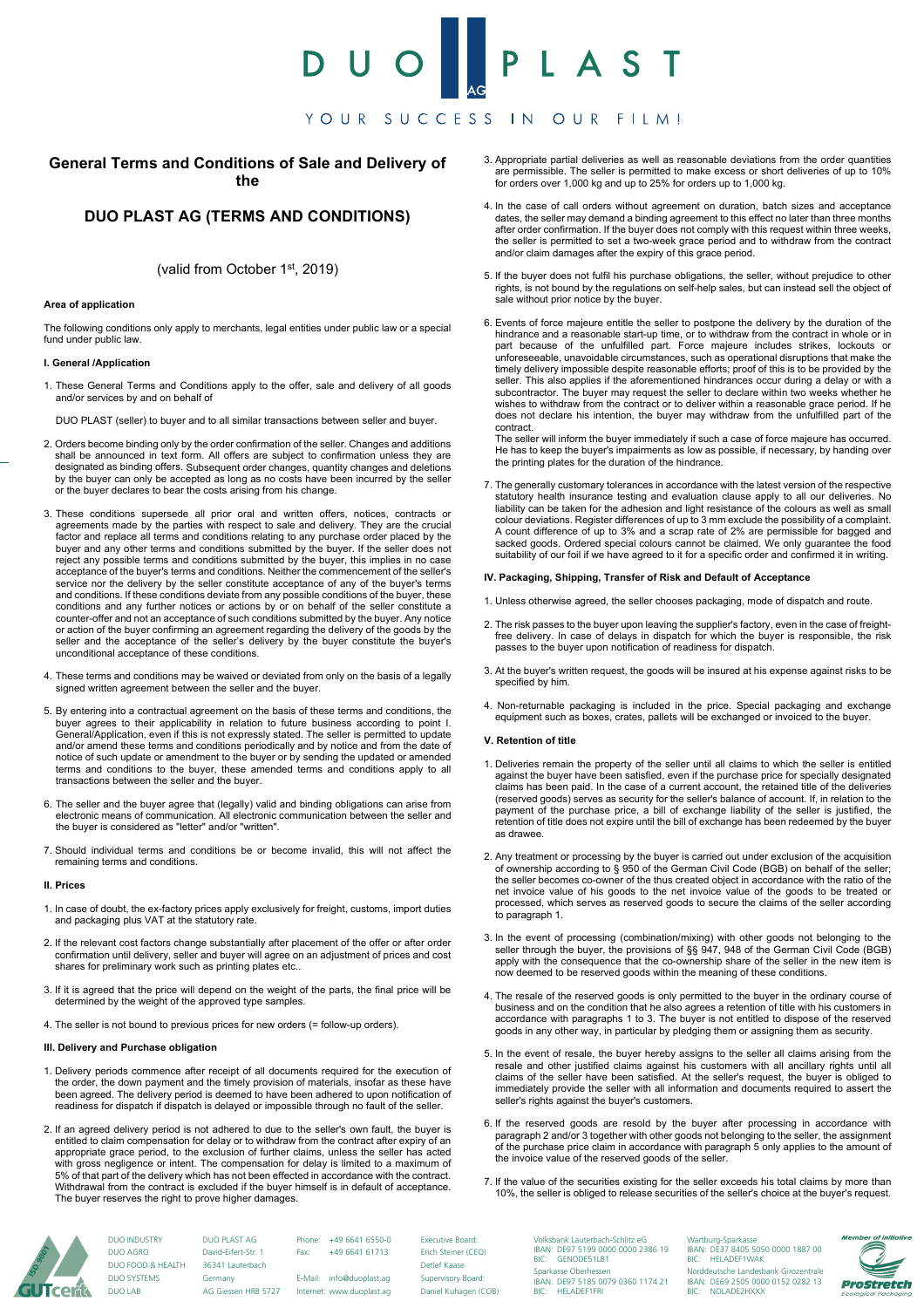- 8. The seller must be notified immediately of any seizure or confiscation of the reserved goods by third parties. Any intervention costs arising from this are in any case to be borne by the buyer unless they are borne by third parties.
- 9. If, in accordance with the above provisions, the seller makes use of his retention of title by taking back reserved goods, he is entitled to sell or auction the goods by private contract. The return of reserved goods is effected on the basis of the proceeds obtained, but at most on the basis of the agreed delivery prices. Further claims for damages, in particular lost profit, remain reserved.

#### **VI. Liability for material defects**

- 1. The quality and design of the products are determined by the outturn samples, which are submitted by the seller to the buyer for inspection upon request. The indication of technical standards serves the performance description and is not to be interpreted as a guarantee of quality.
- 2. If the seller has provided advice to the buyer outside his contractual performance, he is liable for the functionality and suitability of the delivery item only with explicit prior assurance.
- 3. Complaints must be made immediately in writing. In the case of hidden defects, the complaint must be made immediately after discovery. In both cases, unless otherwise agreed, all warranty claims expire twelve months after transfer of risk. In the case of hidden defects, the complaint must be made immediately after discovery. In both cases, unless otherwise agreed, all warranty claims expire twelve months after transfer of risk. Insofar as the law according to § 438 paragraph 1 no. 2 of the German Civil Code, 479 paragraph 1 of the German Civil Code and § 634a paragraph 1 no. 2 of the German Civil Code requires longer periods, these shall apply.
- 4. In the event of a justified complaint whereby the outturn samples approved in writing by the buyer determine the quality and execution to be expected - the seller is obliged to subsequent performance. If he does not comply with this obligation within a reasonable subsequent performance. If he does not comply with this obligation within a reaso period of time or if a subsequent improvement fails despite repeated attempts, the buyer is entitled to reduce the purchase price or withdraw from the contract. Further claims, in particular claims for reimbursement of expenses or claims for damages due to defect or consequential damage, only exist within the framework of the provisions of section VII. Replaced parts are to be returned to the seller freight forward upon request. In particular, all claims of the buyer not expressly mentioned for damages (including consequential damages such as production stoppage, loss of profit and any other economic damage), reduction, withdrawal, cancellation of the contract, etc. are excluded insofar as legally permissible.
- 5. Unauthorized reworking and improper handling will result in the loss of all warranty claims. Only in order to prevent disproportionately large damage or in the event of delay in remedying the defect by the seller is the buyer entitled, after prior notification and notification to the seller, to rectify the defect and demand reimbursement of the reasonable costs.
- 6. Normal wear and tear shall not give rise to any warranty claims.
- 7. Recourse claims in accordance with §§ 478, 479 of the German Civil Code only exist if the use of the goods by the consumer was justified and only to the extent permitted by law, but not for goodwill settlements not agreed with the seller, and require adherence to the obligations of the party entitled to recourse, in particular adherence to the obligations to give notice of defects.

#### **VII. General limitations of liability**

In all cases in which the seller, in deviation from the above conditions, is obliged to pay damages or reimbursement of expenses on the basis of contractual or statutory claims, he is only liable to the extent that he, his executive employees or vicarious agents are guilty of intent, gross negligence or injury to life, limb or health. The no-fault liability according to the Product Liability Act remains unaffected. The liability for the culpable violation of essential contractual obligations shall also remain unaffected; however, the liability shall be limited to the foreseeable, contract-typical damage except in the cases of p. 1. A change in the burden of proof to the disadvantage of the buyer is not associated with the above provisions. The aforementioned liability regulation does not cover the legal basis for data protection claims.

#### **VIII. Terms of payment**

- 1. All payments are to be made in € (EURO) exclusively to the seller.
- 2. Unless otherwise agreed, the purchase price for deliveries or other services is payable with 2% discount within 14 days and without deduction within 30 days of the invoice date. In individual cases, a discount may only be granted if all previous invoices of the seller to the buyer have been settled properly, completely and punctually. No discount shall be granted for any payments by bill of exchange.
- 3. If the agreed payment date is exceeded, interest will be charged in the amount of the statutory interest rate of 9% above the respective base interest rate of the ECB, unless the seller can prove a higher damage. The buyer reserves the right to prove lower damages.
- 4. We reserve the right to refuse cheques or bills of exchange. Cheques and rediscountable bills of exchange will only be accepted on account of performance, all associated costs will be borne by the buyer
- 5. The buyer may only offset or assert a right of retention if his claims are undisputed or have been legally established.

6. The sustained non-compliance with terms of payment or circumstances which give rise to serious doubts as to the creditworthiness of the buyer will result in the immediate maturity of all claims of the seller. In this case, the seller is also entitled to demand advance payments for outstanding deliveries and to withdraw from the contract after a reasonable period of time has expired without success.

#### **IX. Printing plates (and pre-press documentation)**

- 1. The price for printing plates also includes the costs for one-off sampling, but does not include the costs for testing and processing equipment or for changes initiated by the buyer. Costs for further sampling for which the seller is responsible are to be borne by the seller.
- 2. Unless otherwise agreed, the seller is and remains the owner of the printing plates produced for the buyer by the seller himself or by a third party commissioned by him. Printing plates will only be used for orders of the buyer as long as the buyer fulfils his<br>payment and purchase obligations. The seller is only obliged to replace these printing<br>plates free of charge if they are necessary buyer. The seller's obligation to store the plates expires two years after the last delivery of parts from the printing plate and after prior notification of the buyer.
- 3. If it is agreed that the buyer shall become the owner of the printing plates, ownership shall pass to him after full payment of the purchase price for them. The delivery of the printing plates to the buyer is replaced by the storage in favour of the buyer. Irrespective of the buyer's statutory right to claim the return of the printing plates and of the service life of the printing plates, the seller is entitled to their exclusive possession until the end of the contract. The seller must mark the printing plates as third-party property and insure them at the buyer's request and expense.
- 4. In the case of buyer's own printing plates in accordance with section IX./no. 3 and/or printing plates loaned by the buyer, the seller's liability with regard to storage and care shall be limited to the same care as in his own affairs. Costs for maintenance and insurance are to be borne by the buyer. The seller's obligations cease if the buyer does not collect the printing plates within a reasonable period of time after completion of the order and corresponding request. As long as the buyer has not fulfilled his contractual obligations in full, the seller has a right of retention of the printing plates in any case.

#### **X. Material provisions**

- 1. If materials are delivered by the buyer, they are to be delivered at his expense and risk with an appropriate quantity surcharge of at least 5% in due time and in perfect condition.
- 2. If these conditions are not met, the delivery time is extended accordingly. Except in cases of force majeure, the buyer also bears the additional costs incurred for interruptions in production.

#### **XI. Industrial property rights and Defects of title**

- 1. If the seller has to deliver according to drawings, models, samples or using parts provided by the buyer, the buyer is responsible for ensuring that industrial property rights of third parties in the country of destination of the goods are not infringed thereby. The seller will inform the buyer of any rights known to him. The buyer must indemnify the seller from claims of third parties and pay compensation for the damage incurred. If the latter is prohibited from manufacturing or delivering by a third party with reference to a property right belonging to him, the seller shall be entitled - without examining the legal situation - to suspend the work until the legal situation has been clarified by the buyer and the third party. Should the delay make it unreasonable for the seller to continue the order, he is entitled to withdraw from the contract.
- 2. Drawings and samples provided to the seller which have not led to the order will be returned on request; otherwise he is entitled to destroy them three months after submission of the offer. This obligation applies to the buyer analogously. The party entitled to the destruction must inform the contractual partner of his intention to destroy beforehand in due time.
- 3. The seller is entitled to the copyrights and, if applicable, industrial property rights, in particular all rights of use and exploitation to the models, printing plates and devices, drafts and drawings designed by him or by third parties at his request.
- 4. Should other defects of title exist, section VI applies accordingly.

#### **XII. Additional terms and conditions of the business unit DUO SYSTEMS**

- 1. A requirement for proper order fulfilment is a seamless supply secured by the supply chain. If this is not the case during the production or acquisition phase, we may extend the delivery date specified in the order by the delivery postponement of our suppliers without being in default. In principle, no claim for compensation or reductions in performance can be made for any damage (e.g. downtimes) arising from this.
- 2. In the case of custom-made products or products specially manufactured for the buyer, the buyer is obliged to accept the goods.
- 3. We exclusively deliver and assemble the scope of delivery and services set out in our order confirmation; any further services will only be rendered against separate calculation. Unless otherwise agreed in writing, it is the responsibility of the buyer to provide us free of charge with electricity, compressed air, water, light, sufficient sanitary facilities and skilled personnel for the duration of the installation. The site of installation of the machine(s) must be cleared and swept clean by the buyer. Furthermore, the buyer must ensure that both the access road and the final installation site can be reached with a heavy goods vehicle.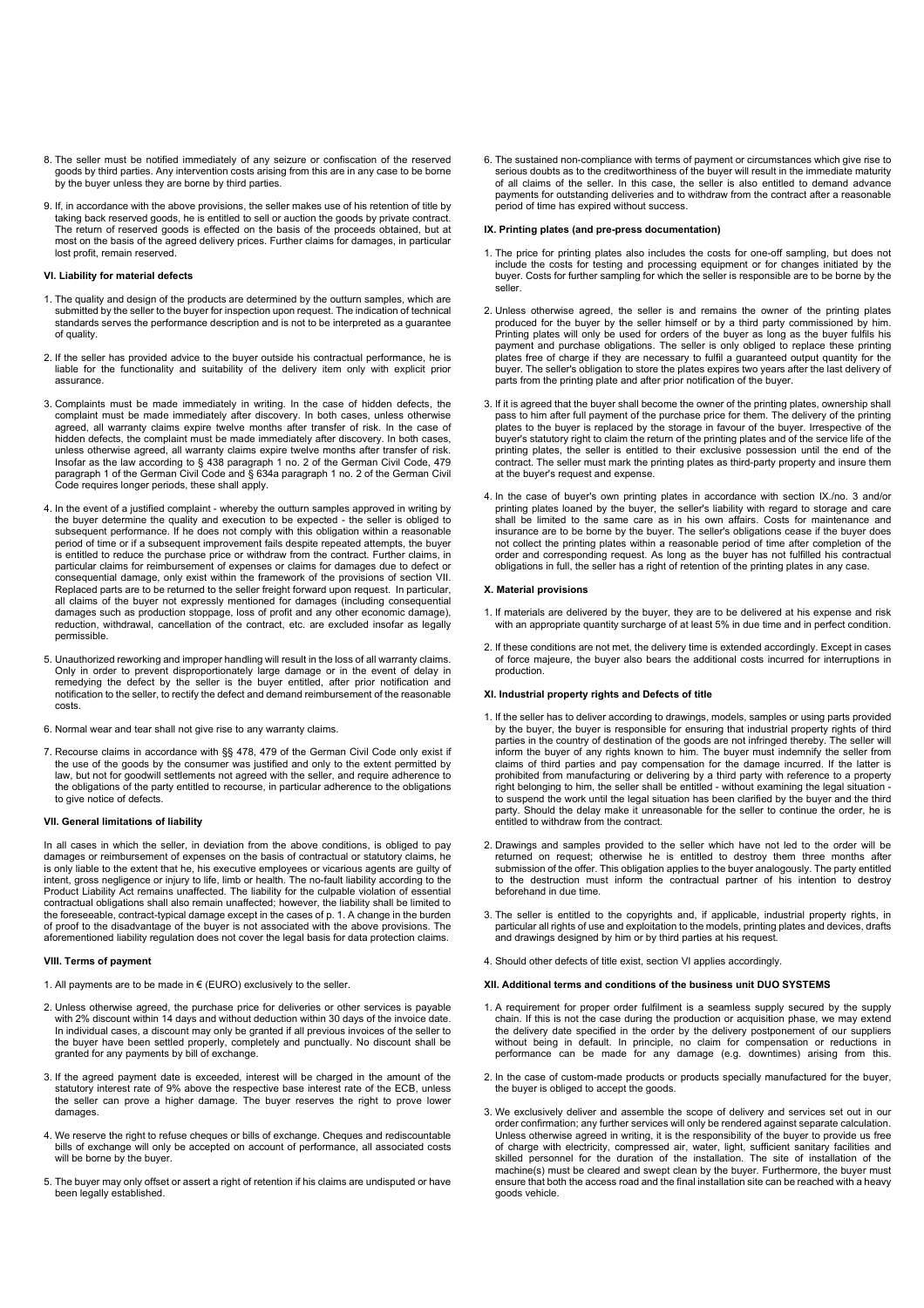- 4. If the buyer does not comply with these obligations and we are therefore unable to deliver and/or assemble the machine(s) or are only able to do so after a delay, we are entitled to postpone the agreed delivery date or assembly by a reasonable period of time without<br>prejudice. This also applies if we are dependent on preparation and/or cooperation with<br>third parties and they do not perform their part time. Only subcontractors directly employed by us are excluded from this, insofar as we employ them to fulfil our delivery and assembly obligations.
- 5. The warranty is valid for 12 months from commissioning of the machine(s), but no later than 30 days after delivery. Excluded from all warranty claims are products and components which are damaged or destroyed by improper operation and/or lack of maintenance in accordance with the maintenance regulations, as well as all wearing parts. If maintenance is required within the warranty period, it must be carried out in a punctual<br>and professional manner. The buyer is obliged to provide this proof in the event of a<br>warranty claim. We exclude any warranty for are built into our products and machines at the buyer's request or which have an influence on the functionality of our products and machines.

# **XIII. Deviating from I to XI, the following terms and conditions apply to services provided by the DUO LAB Technology Centre**

#### **1. Area of application**

The following terms and conditions apply to all orders placed with DUO LAB. Deviating, conflicting or supplementary terms and conditions of the client will not become part of the<br>contract unless DUO LAB agrees to their validity in writing. Insofar as the following terms<br>and conditions do not require any othe for work and services (§§ 631 ff. of the German Civil Code) apply to all inspection orders.

#### **2. Written form requirement**

All agreements made between DUO LAB and the client for the purpose of executing the contract must be made in writing. Amendments or supplements to the respective contract must be made in writing.

#### **3. Contractual object**

- 3.1 The object of the order are the works specified in DUO LAB's offer. If the client does not provide any concrete information about the scope of the applicable inspection regulations when placing the order, DUO LAB shall carry out the order at its equitable discretion and in accordance with the respective general state of scientific and technical knowledge and the generally known standards.
- 3.2 Should further additions (service modules) in the form of the above-mentioned inspection scope prove to be expedient within the context of the consultations, these can be added to the desired scope of services at any time. Necessary additions will be defined between
- the client and DUO LAB and recorded in writing. 3.3 In order to prevent a possible interruption of an ongoing test resulting from accidents, the inspection authority requires at least three test specimens of the type to be examined to carry out the service, unless otherwise specified.

#### **4. Processing times**

- 4.1 If the offer contains a processing time or deadlines, these are to be regarded as nonbinding guide values and are to be regarded as binding only if DUO LAB has expressly agreed to their binding nature. If DUO LAB recognises that the binding processing time or the binding deadline cannot be met, the client will be informed of the reasons for the delay and an appropriate adjustment will be agreed.
- 4.2. The commencement of the execution of the order presupposes the clarification of all technical questions and compliance with the obligations of the client.
- 4.3. Delays in execution due to force majeure or due to unforeseen circumstances for which DUO LAB is not responsible, such as strikes, energy procurement difficulties, lack of<br>means of transport, regulatory orders or late deliveries by suppliers do not lead to DUO<br>LAB being in default. An agreed execution perio hindrance. If the hindrance lasts longer than three months, DUO LAB and the client are entitled, after setting a reasonable grace period, to withdraw from the contract with regard to the part not yet performed. In this case, claims for damages are excluded.

#### **5. Remuneration**

- 5.1 The costs listed by DUO LAB in the respective offer are to be regarded as fixed prices. Deviating from this, the contracting parties may agree that payment is to be made on a time and material basis, if applicable with a cost ceiling. The exact invoicing shall be made after the service has been performed in accordance with § 614 of the German Civil Code. Value added tax shall be added to the remuneration in each case.
- 5.2 The cooperation of the client is required for the testing of the DUO LAB (e.g. provision of the products to be tested, determination of test parameters). Should it not be possible to process an order within six months of placing the order due to a lack of cooperation on the part of the client, the inspection authority reserves the right to withdraw from the contract. In this case, the inspecting authority will invoice a lump-sum compensation for loss of turnover amounting to 30 % of the order value. Any higher damage in excess of 30% of the order value may be invoiced against proof. In this case, the inspection authority is released from any obligation to pay compensation to the client. Projects which could not be processed or completed six months after conclusion of the contract by further agreements with the client remain unaffected by this.
- 5.3 Services which go beyond the commissioned service, e.g. repairs, disturbances from product inspection, will be charged separately according to work and material costs. If such costs are incurred, DUO LAB will inform the client immediately.
- 5.4 DUO LAB will inform the client immediately if it is foreseeable that the result cannot be achieved with the agreed remuneration. At the same time, DUO LAB will propose an adjustment of the remuneration to the client. If this is necessary for reasons which were neither foreseeable nor attributable to DUO LAB when the order was placed and if no other agreement is reached with the client, the proposed adjustment becomes binding.
- 5.5 In the event of subsequent changes requested by the client, DUO LAB reserves the right to adjust the price and to assert claims for measuring station failure or machine downtime due to the change in the order.

#### **6. Payments**

- 6.1 Unless otherwise agreed in writing, the invoice shall be paid without any deduction within 30 days of the invoice date, provided that the invoice has been received. Payments shall be made to the specified account of DUO PLAST AG quoting the invoice number.
- 6.2 DUO LAB is entitled to demand a reasonable down payment before execution of the order.
- 6.3 Invoices issued by DUO PLAST AG can only be objected to in writing within 28 days of receipt of the invoice. After expiry of this period, the invoice is considered accepted.
- 6.4 If the client is in default of payment, DUO PLAST AG is entitled to charge default interest at a rate of 9% p.a. above the respective base interest rate. We reserve the right to assert further claims for damages.
- 6.5 Offsetting against claims of DUO PLAST AG is only permissible if the counterclaim is undisputed or has been legally established.
- 6.6 The client may only exercise a right of retention if his counterclaim is based on the same contractual relationship.

#### **7. Return and reset of test objects**

- 7.1 Upon completion of the project, the client is obliged to take back the loading units (test objects in general) that have been handed over to the contractor for the performance of the agreed test services in a timely manner, provided that no further tests are to be carried out with the designated test objects. After expiry of a period of four weeks and if there are no further agreements, DUO LAB will arrange for the return of the delivered test objects at the risk of the client and at invoice terms as well as invoice the client.
- 7.2 Should it no longer be possible to return the test objects due to excessive damage, DUO LAB will dispose of the load units (test objects in general) at the expense of the customer. The client will be informed of the current rates prior to disposal. After the disposal has been completed, the actual costs incurred will be charged to the client.

#### **8. Rights of use / Rights of third parties**

- 8.1 Unless expressly agreed otherwise in writing, DUO LAB will retain all industrial property rights to the delivered items, expert opinions, declarations of conformity and certificates,<br>including any software supplied, insofar as the industrial property rights originate from the activities of DUO LAB.
- 8.2 The client may use expert opinions, test reports, calculations, illustrations, etc. produced by DUO LAB within the scope of the order exclusively for the purpose for which they were produced as agreed.
- 8.3 DUO LAB is only liable for the freedom of the delivered object, certificate and declarations of conformity etc. from industrial property rights of third parties which conflict with the<br>agreed use or the use known to DUO LAB by the client.<br>8.4 The client is responsible for ensuring that no third party rights exist
- provided to DUO LAB, e.g. property rights, lien rights, copyrights, patent rights and other rights of use, in particular industrial property rights, which conflict with the contractual use by DUO LAB. Should claims be asserted against DUO LAB on the basis of such rights, the client will indemnify DUO LAB directly against all rights of third parties and any legal costs upon first request.
- 8.5 Suggestions for changes of tested material are to be examined by the client himself to determine whether rights of third parties, in particular industrial property rights, are infringed. DUO LAB is not liable for such infringements unless DUO LAB is aware of the rights of third parties. The client indemnifies DUO LAB against any third party claims in this respect as well.

#### **9. Liability and Limitation of liability**

- 9.1 DUO LAB is responsible for the application of scientific diligence and adherence to the generally accepted rules of technology, but not for the actual achievement of the test ر<br>objective
- 9.2 In order to ensure that the DUO LAB tests are passed (if required for packaging development), it may be necessary in individual cases to further adapt the packing scheme applied. In this case, the inspection authority cannot guarantee that the simulations can be passed with a constant material consumption. Even in the case of inadequate primary, secondary or general tertiary packaging, passing the test cannot be guaranteed. Furthermore, the inspection authority cannot accept any liability (compensation) for damages caused by the inspection, which occur during the preparations, the inspection process itself or the post-processing, such as pressed cardboard edges, damages directly on the product in the absence of product packaging or similar. This also includes those effects which may arise within the framework of packaging development or comparative tests to agreed testing efforts.
- 9.3 Within the framework of the development (also with regard to the issue of a declaration of conformity or a certificate on a corresponding test report) of an existing packaging scheme for different loading unit variants, no optimisation can be carried out, at least without further agreement, in order to minimise residual risks which can cause problems<br>in actual dispatch. In addition, DUO LAB's work on packaging development and<br>optimisation can only be regarded as sufficien packaging optimisation/development cannot be given for the reasons mentioned above, especially for certain load unit constructions/architectures, product categories, packaging materials and/or packaging qualities and other influences.
- 9.4 The liability of DUO LAB, its legal representatives and vicarious agents for breach of duty and tort is limited to intent and gross negligence. DUO LAB, its legal representatives and vicarious agents are liable in the event of breach of essential contractual obligations (cardinal obligations) even in the event of slight negligence. In any case, the liability is
- limited to the foreseeable, contract-typical damage. 9.5 DUO LAB is only liable in the event of a defect of title due to the infringement of the industrial property rights of third parties if these rights exist in the Federal Republic of Germany, the client uses the research and development result in accordance with the contract and to this extent is legitimately claimed by the third party and the client has immediately informed DUO LAB in writing of the claims asserted by the third party.
- 9.6 The aforementioned liability regulation does not cover the legal basis for data protection claims.